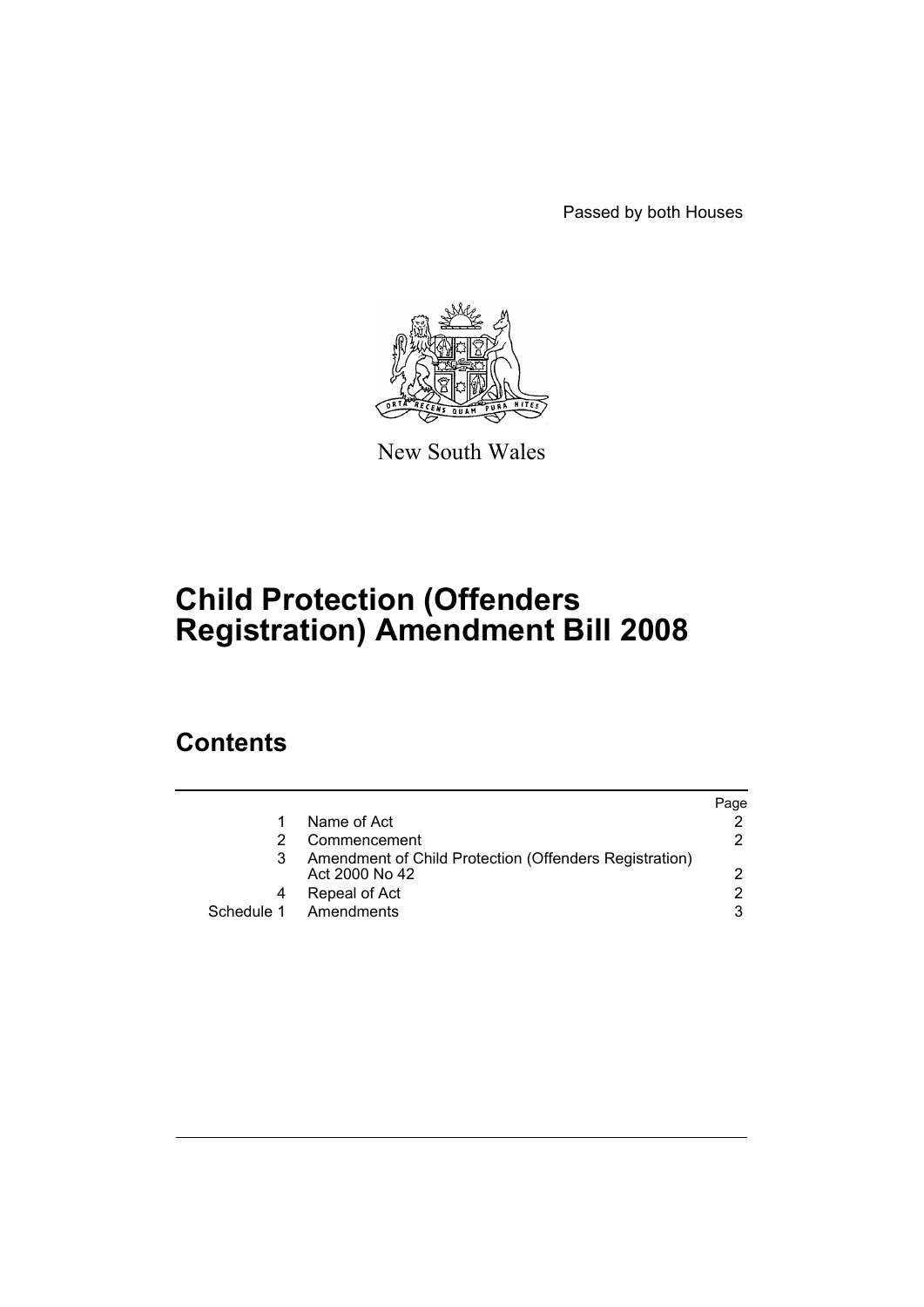*I certify that this public bill, which originated in the Legislative Assembly, has finally passed the Legislative Council and the Legislative Assembly of New South Wales.*

> *Clerk of the Legislative Assembly. Legislative Assembly, Sydney, , 2008*



New South Wales

## **Child Protection (Offenders Registration) Amendment Bill 2008**

Act No , 2008

An Act to amend the *Child Protection (Offenders Registration) Act 2000* with respect to the collection, use and disclosure of information concerning registrable persons under that Act.

*I have examined this bill and find it to correspond in all respects with the bill as finally passed by both Houses.*

*Assistant Speaker of the Legislative Assembly.*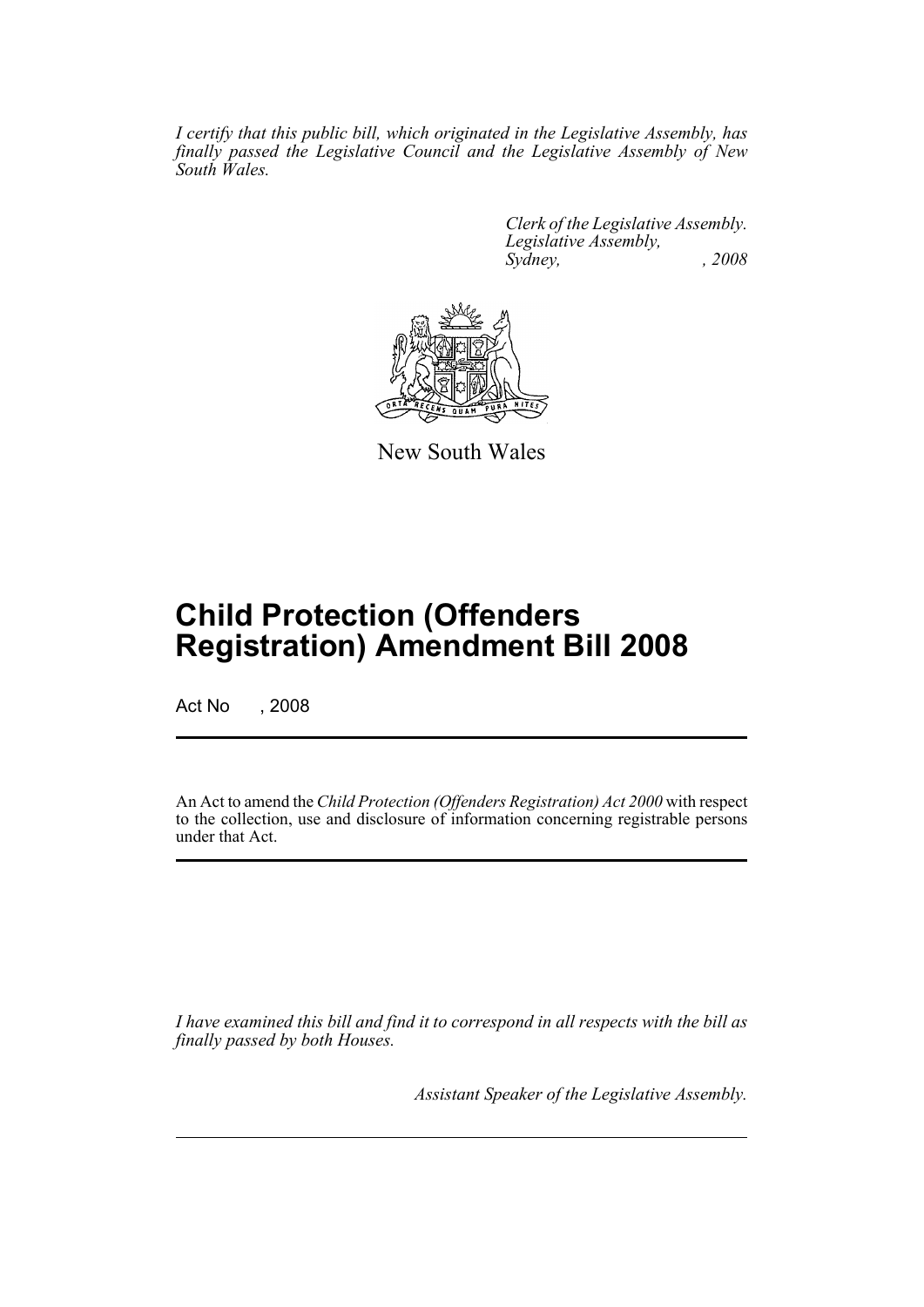## <span id="page-2-0"></span>**The Legislature of New South Wales enacts:**

### **1 Name of Act**

This Act is the *Child Protection (Offenders Registration) Amendment Act 2008*.

#### <span id="page-2-1"></span>**2 Commencement**

This Act commences on the date of assent to this Act.

<span id="page-2-2"></span>**3 Amendment of Child Protection (Offenders Registration) Act 2000 No 42**

The *Child Protection (Offenders Registration) Act 2000* is amended as set out in Schedule 1.

## <span id="page-2-3"></span>**4 Repeal of Act**

- (1) This Act is repealed on the day following the day on which this Act commences.
- (2) The repeal of this Act does not, because of the operation of section 30 of the *Interpretation Act 1987*, affect any amendment made by this Act.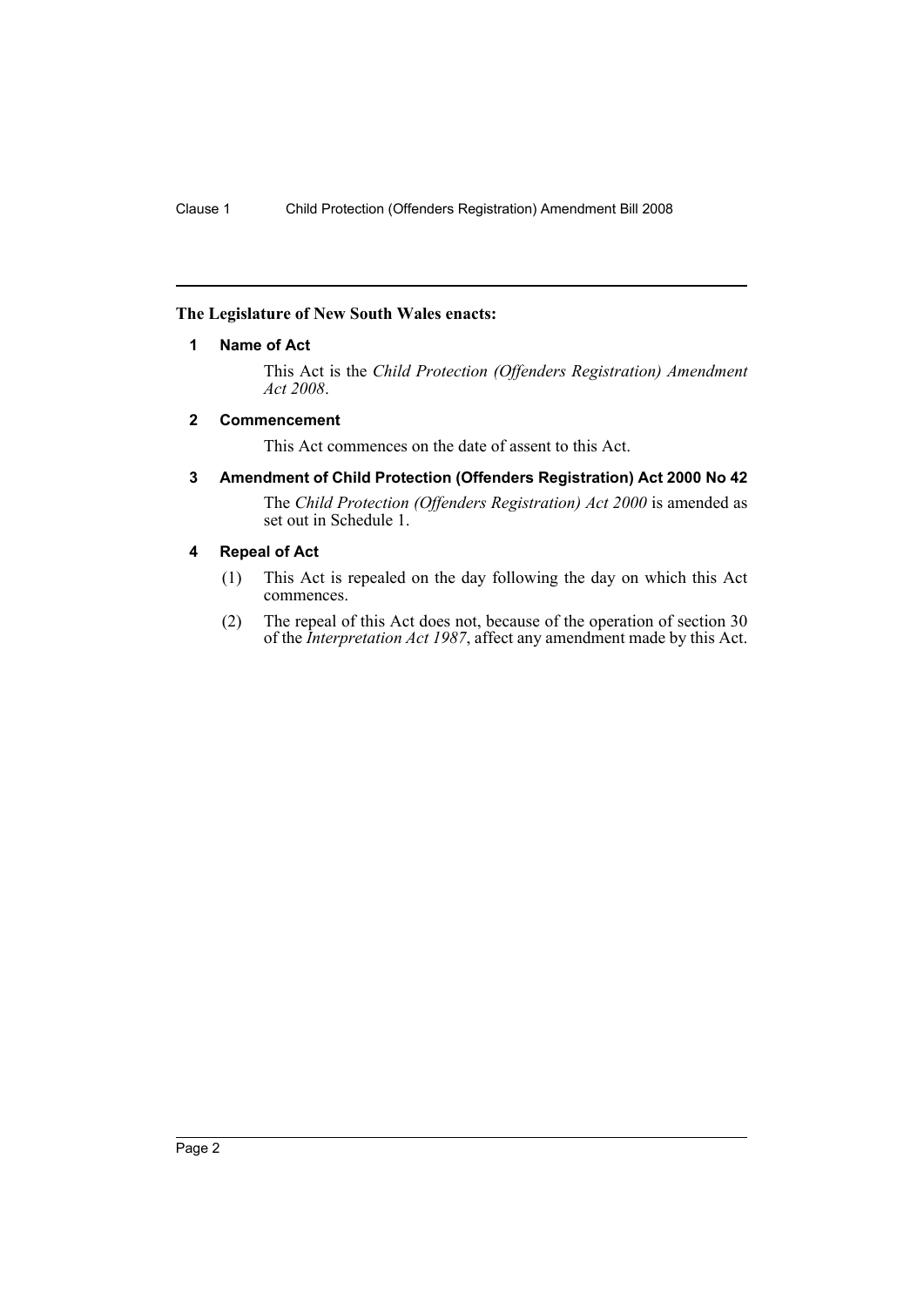Child Protection (Offenders Registration) Amendment Bill 2008

Amendments **Amendments** Schedule 1

## <span id="page-3-0"></span>**Schedule 1 Amendments**

(Section 3)

## **[1] Section 19BA**

Insert after section 19B:

## **19BA Exemption of certain agencies from privacy protection legislation**

- (1) A scheduled agency:
	- (a) may collect and use personal information about a registrable person, and
	- (b) may disclose personal information about a registrable person to another scheduled agency,

if the collection, use or disclosure accords with a written authorisation given by a senior officer of the agency.

- (2) An authorisation under this section must specify:
	- (a) the period (maximum 12 months) for which it has effect, and
	- (b) the agencies to which the personal information may be disclosed.
- (3) A senior officer of a scheduled agency may give an authorisation under this section only if the officer is satisfied that:
	- (a) there are reasonable grounds to suspect that there is a risk of substantial adverse impact on:
		- (i) the registrable person, or
		- (ii) some other person or class of persons,

if the collection or use of the personal information, or the disclosure of the personal information to one or more of the agencies specified in the authorisation, does not occur, or

- (b) the collection or use of the personal information, or the disclosure of the personal information to one or more of the agencies specified in the authorisation, is likely to assist in developing or giving effect to a case management plan for the registrable person.
- (4) This section has effect despite anything to the contrary in the *Privacy and Personal Information Protection Act 1998* or the *Health Records and Information Privacy Act 2002*.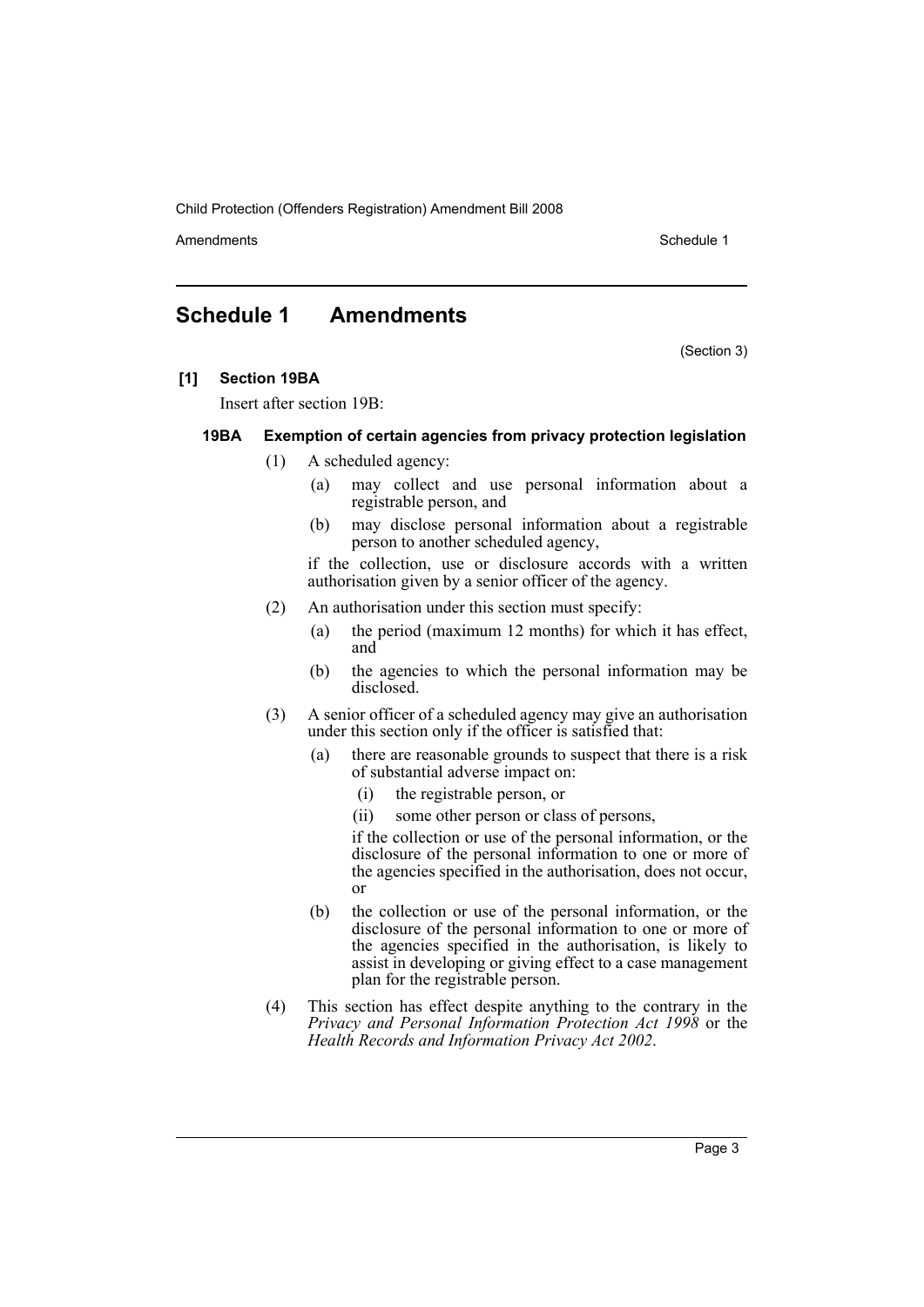Child Protection (Offenders Registration) Amendment Bill 2008

Schedule 1 Amendments

(5) In this section:

*personal information* means anything that constitutes personal information for the purposes of both the *Privacy and Personal Information Protection Act 1998* and the *Health Records and Information Privacy Act 2002*, but does not include anything that is not personal information for the purposes of either of those Acts.

**Note.** The two Acts referred to in this definition define *personal information* in terms that differ only in relation to what they exclude: something that is personal information for the purposes of one Act, but not the other, is consequently not personal information for the purposes of this section.

*scheduled agency* means an agency listed in Schedule 1.

*senior officer*, in relation to a scheduled agency, means a member of staff of the agency whom the head of the agency has nominated in writing as being a senior officer for the purposes of this section.

*substantial adverse impact* includes, but is not limited to, serious physical or mental harm, sexual abuse, significant loss of benefits or other income, imprisonment, loss of housing or the loss of a carer.

(6) The regulations may amend or substitute Schedule 1.

## **[2] Schedule 1**

Insert before Schedule 2:

## **Schedule 1 Scheduled agencies**

(Section 19BA)

The NSW Police Force

The Department of Ageing, Disability and Home Care

The Department of Community Services

The Department of Corrective Services

The Department of Education and Training

The Department of Health

Housing NSW

The Department of Juvenile Justice

The Greater Southern Area Health Service

The Greater Western Area Health Service